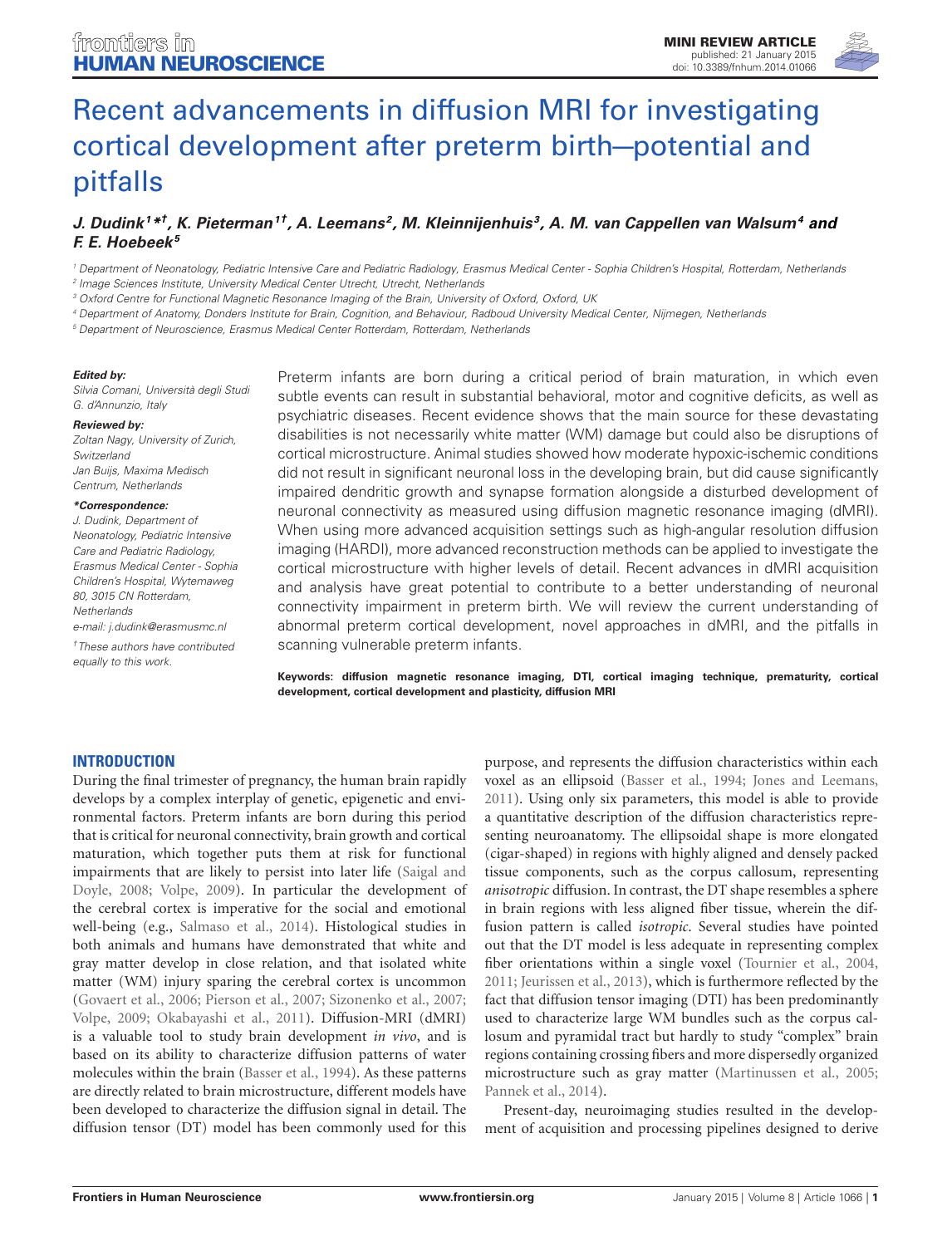more detailed information about the precise diffusion characteristics within each voxel. These advances increase the applicability of dMRI to regions of more complex microstructure such as the cerebral cortex. Several higher-order models to fit the diffusion data have been developed recently, including models designed to study cortical microstructure, such as *neurite orientation dispersion and density imaging* (NODDI; [Zhang et al.,](#page-6-1) [2012\)](#page-6-1). This minireview will briefly outline these and other recent developments regarding cortical imaging and discuss related challenges and pitfalls.

# **INSIGHTS IN IMPAIRED CORTICAL DEVELOPMENT FROM HUMAN AND ANIMAL SPECIMEN STUDIES**

For long, histological substrates of brain damage following preterm birth were most prominently characterized by large, focal WM lesions, adjacent to the ventricles, known as periventricular leukomalacia (PVL). Although cystic changes of WM are most prominent in PVL, several studies have outlined that relative sparing of the cerebral cortex is implausible in this type of WM injury. [Andiman et al.](#page-4-4) [\(2010\)](#page-4-4) histologically assessed the cortical microstructure in specimens of human tissue collected following focal periventricular WM injury possibly induced by preterm birth, and observed a significant reduction in pyramidal neuron density in layer V of the overlying cerebral cortex, indicating cell death of cortical neurons in focal WM injury [\(Andiman](#page-4-4) [et al.,](#page-4-4) [2010\)](#page-4-4). A commonly used middle cerebral artery stroke model in mice showed comparable histological features, such as the histological abnormalities in layer V of the cortex. This included both morphological alterations of cell components and signs of neuronal necrosis [\(de Oliveira et al.,](#page-4-5) [2014\)](#page-4-5). In addition, subcortical nuclei were also affected in PVL cases, showing significant neuronal loss in thalamus, globus pallidus and the cerebellar dentate nucleus [\(Pierson et al.,](#page-5-2) [2007\)](#page-5-2). These findings exemplify that opposed to isolated WM injury, impaired neurodevelopment in preterm infants represents a complex interplay between gray and WM damage, leading to structural changes throughout the entire brain [\(Tymofiyeva et al.,](#page-6-2) [2012;](#page-6-2) [Ball et al.,](#page-4-6) [2013a\)](#page-4-6).

With the improved spatial resolution of state-of-the-art radiological techniques (e.g., ultra-high field MRI) the neonatal care specialists also encounter diffuse anatomical anomalies that affect both cortical and subcortical structures. Often these subtle aberrations are found in preterm children that suffered from hypoxia, ischemia or inflammation. Although the extent of such anatomical aberrations seems limited when visualized using conventional imaging, both human imaging and histology studies have demonstrated that these changes in the preterm brain can nevertheless significantly impact on long-term functional outcome [\(Ment et al.,](#page-5-9) [2009\)](#page-5-9). Moreover, using an experimental sheep model it was recently shown that the cortical development was severely affected following mild levels of ischemia, which evoked non-cystic and thus diffuse WM alteration [\(Dean et al.,](#page-4-7) [2013\)](#page-4-7). Using *ex vivo* high-field diffusion MRI it was also shown that normal cortical development was impeded, i.e., the physiological decrease in cortical anisotropy resulting from emerging cellular complexity during development was less pronounced in sheep exposed to moderate ischemia.

In contrast to focal WM changes such as PVL, the number of cortical neurons was not reduced in this type of WM damage, but Golgi-staining showed that ischemia induced a significant reduction of dendritic branching in the cerebral cortex, which could well explain the observed differences in anisotropy compared to age-matched controls. These results indicate that disrupted cortical development in moderate ischemia does not have to be linked to drastic effects like neuronal loss, but can also evoke "milder" effects like morphological aberrations [\(Dean et al.,](#page-4-7) [2013\)](#page-4-7).

Results of such translational studies of impaired cortical development are very useful, as they contribute to ensuring correct interpretation of *in vivo* human imaging results. By combining histology with MR-imaging in animal models and specimen studies, histological features of disrupted cortical development can be correlated to MR abnormalities seen in preterm born infants. Histology of the human cortex has been used as validation of normal brain cortical architecture [\(Kleinnijenhuis et al.,](#page-5-10) [2013b;](#page-5-10) [White et al.,](#page-6-3) [2013\)](#page-6-3), as well as to assess how histopathological findings correlate to cortical dMRI [\(Hulst and Geurts,](#page-4-8) [2011;](#page-4-8) [Kolasinski et al.,](#page-5-11) [2012;](#page-5-11) [Gao et al.,](#page-4-9) [2013;](#page-4-9) [Leigland et al.,](#page-5-12) [2013\)](#page-5-12). These insights can be expected to help develop reliable, noninvasive, *in vivo* neuroimaging biomarkers for early prediction of impaired neurodevelopment.

# **MRI STUDIES OF IMPAIRED CORTICAL DEVELOPMENT IN HUMANS**

The shift to more subtle radiologic abnormalities in both cortex and WM demands new ways to assess structure and development of the preterm brain. dMRI can provide additional insights in the characteristics of the preterm brain by mapping the diffusion pattern of water molecules. Because tissue components hinder the random motion of water molecules, dMRI measurements are directly related to underlying tissue microstructure [\(Basser](#page-4-10) [and Jones,](#page-4-10) [2002;](#page-4-10) [Mori and Van Zijl,](#page-5-13) [2002\)](#page-5-13). Analysis of preterm brain damage using dMRI can thereby contribute to a better understanding of injury-mechanisms underlying impaired neurodevelopment, by revealing alterations in neuronal organization and extracellular matrix composition [\(Basser and Jones,](#page-4-10) [2002;](#page-4-10) [Mori and Van Zijl,](#page-5-13) [2002\)](#page-5-13).

Conventional T1 imaging has been used to assess the impact of preterm birth on cortical development. This sequence is particularly suitable for assessment of cortical volume and surface area, hence it provides good contrast between white and gray matter in combination with high spatial resolution. Studies making use of this have shown that cortical volume and surface area are substantially affected by preterm birth. [Phillips et al.](#page-5-14) [\(2011\)](#page-5-14) showed that in early childhood, cortical thickness was significantly higher and surface area significantly lower among preterm born infants than in term born controls [\(Phillips et al.,](#page-5-14) [2011\)](#page-5-14). This indicates that the normal pattern of cortical maturation—a combination of cortical thinning and surface area expansion—is substantially delayed or disrupted by preterm birth. The importance of these findings is highlighted by the fact that impaired cortical growth between 24 weeks and term-equivalent age is directly related to neurocognitive abilities in later life [\(Rathbone et al.,](#page-5-15) [2011\)](#page-5-15). The degree of cortical folding seems directly related to the extent of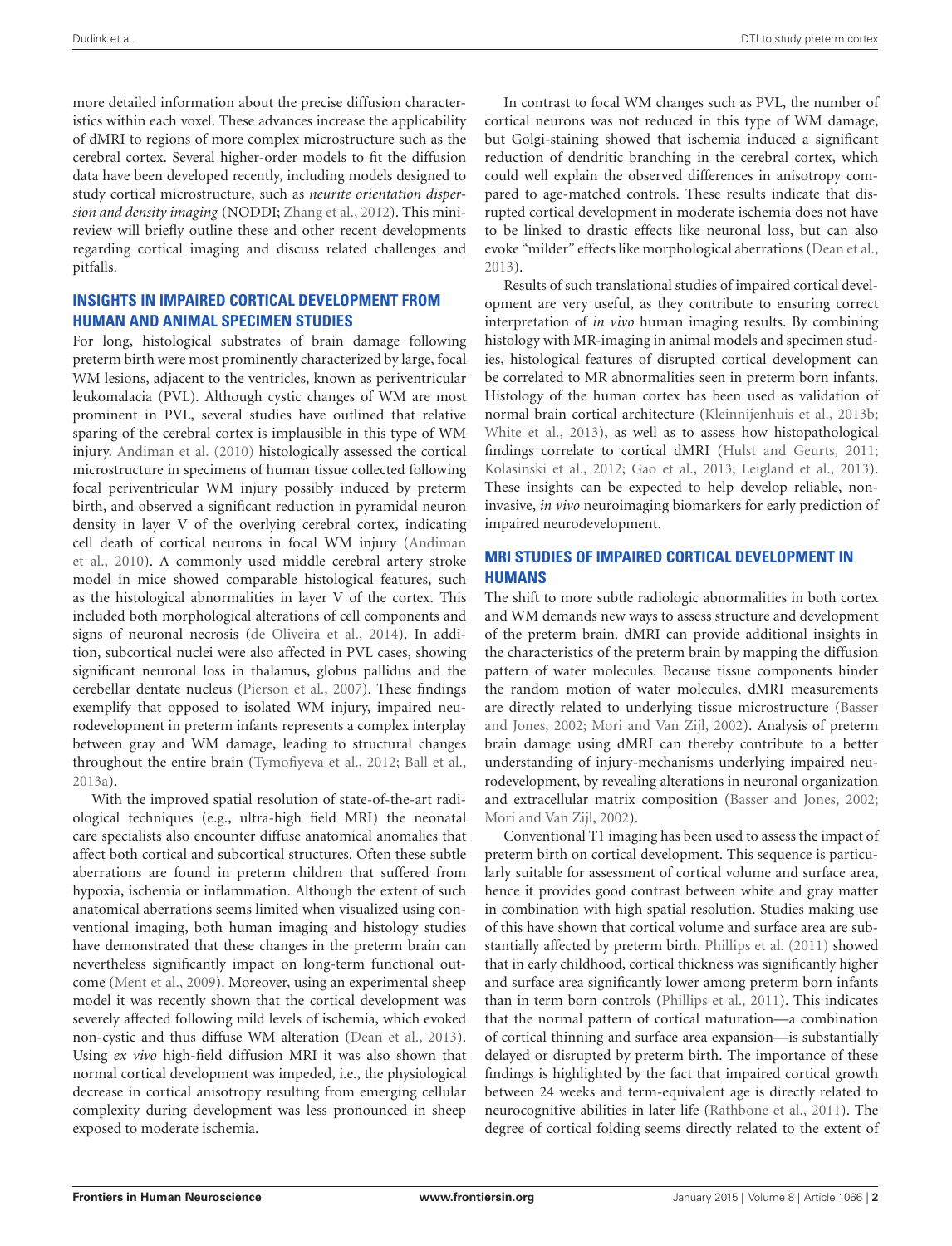WM connectivity [\(Melbourne et al.,](#page-5-16) [2014\)](#page-5-16), which is particularly relevant because studies in ex-preterm adolescents and adults show that characteristic changes in cortical folding, thickness and volume persist in later life [\(Martinussen et al.,](#page-5-7) [2005;](#page-5-7) [Nagy et al.,](#page-5-17) [2011;](#page-5-17) [Skranes et al.,](#page-5-18) [2013\)](#page-5-18).

## **ADVANCED DIFFUSION WEIGHTED IMAGING TECHNIQUES**

Cortical diffusion MRI can help to determine *in vivo* how changes in cortical folding and thickness are related to cortical changes at a cellular level. Advances in dMRI, such as more widespread application of high-angular resolution diffusion imaging (HARDI), enable a more reliable assessment of cortical microstructure [\(Tuch et al.,](#page-5-19) [2002\)](#page-5-19). Benefits of HARDI acquisition arise from a substantial increase in number of diffusion-encoding directions, providing a more reliable and extensive characterization of the 3d diffusion profile. Next to an increase in angular resolution, increased spatial resolution is desirable, because it facilitates more reliable differentiation among cortical regions, underlying WM and surrounding cerebrospinal fluid. Higher-order processing algorithms of HARDI-data provide more detailed information than the tradition DT model, as these models aim at extracting the diffusion characteristics from each voxel more extensively.

The structure of the neocortex dramatically increases in complexity during development [\(McKinstry et al.,](#page-5-20) [2002;](#page-5-20) [Ball et al.,](#page-4-11) [2013b\)](#page-4-11). During developmental stages characterized by high densities of radial glial fibers, the DT model might be an adequate model for describing diffusion in the cortex (**[Figure 1](#page-2-0)**). Furthermore, structural development of the cortex can be detected with the DT model [\(Neil et al.,](#page-5-21) [1998;](#page-5-21) [McKinstry et al.,](#page-5-20) [2002\)](#page-5-20), but the model's specificity is limited, because multiple features of the microstructure have similar effects on tensor characteristics [\(Vos et al.,](#page-6-4) [2011,](#page-6-4) [2012\)](#page-6-5). For example, the decrease in anisotropy observed over cortical development is thought to results from emerging dendritic arborization [\(Dean et al.,](#page-4-7) [2013\)](#page-4-7), but the same anisotropy decrease could also result from, for instance a reduction in radial glial fibers [\(Sizonenko et al.,](#page-5-3) [2007\)](#page-5-3). Most likely, these different changes happen concurrently and therefore it is essential to distinguish these contributions and other microstructural features, not only with postmortem techniques, but also with *in vivo* methods such as diffusion MRI.

As mentioned above, appealing alternatives to the DT model are available to capture more of the cortical complexity. The limitation of the DT model of describing diffusion behavior as an ellipsoid can be overcome by fitting models that allow more peaks in the modeled diffusion profile [\(Frank,](#page-4-12) [2002;](#page-4-12) [Jansons and](#page-4-13) [Alexander,](#page-4-13) [2003;](#page-4-13) [Tuch et al.,](#page-6-6) [2003;](#page-6-6) [Tournier et al.,](#page-5-5) [2004;](#page-5-5) [Wedeen](#page-6-7) [et al.,](#page-6-7) [2005\)](#page-6-7). By making use of high-angular resolution data, it is possible to fit more complex models which include multiple fibers. Such models have been widely adopted for resolving crossing fiber populations in WM tractography [\(Jeurissen et al.,](#page-4-14) [2011,](#page-4-14) [2014;](#page-4-15) [Pannek et al.,](#page-5-8) [2014;](#page-5-8) [Tax et al.,](#page-5-22) [2014a\)](#page-5-22). Likewise, complex cortical fiber arrangements emerging during gestation should also be reflected in the fiber orientation distributions derived from these data. Metrics specific to various cortical fiber populations might then be derived for application of this method in WM of the preterm brain [\(Raffelt et al.,](#page-5-23) [2012;](#page-5-23) [Dell'Acqua](#page-4-16)



<span id="page-2-0"></span>

[et al.,](#page-4-16) [2013\)](#page-4-16). Although radial and tangential components in the fiber orientation distribution have been *ex vivo* demonstrated (**[Figure 2](#page-3-0)**) in adult human [\(Kleinnijenhuis et al.,](#page-5-24) [2013a\)](#page-5-24) and animal cortex [\(Dyrby et al.,](#page-4-17) [2011\)](#page-4-17), the performance of these models under such anisotropic conditions is uncertain [\(Parker](#page-5-25) [et al.,](#page-5-25) [2013\)](#page-5-25). Furthermore, because scan time increases linearly with the number of directions, *in vivo* application of these elaborate sampling schemes in preterm newborns is particularly challenging.

An innovation that could also be valuable for investigating the cortex in preterm infants is the estimation of quantitative measures of tissue microstructure. This approach surpasses the measures obtained from the DT model, as it can directly inform on the fraction, size and shape of various tissue compartments. Whereas extracellular water is—although hindered in its path—free to diffuse throughout the extracellular space, intracellular water is restricted within the bounds of the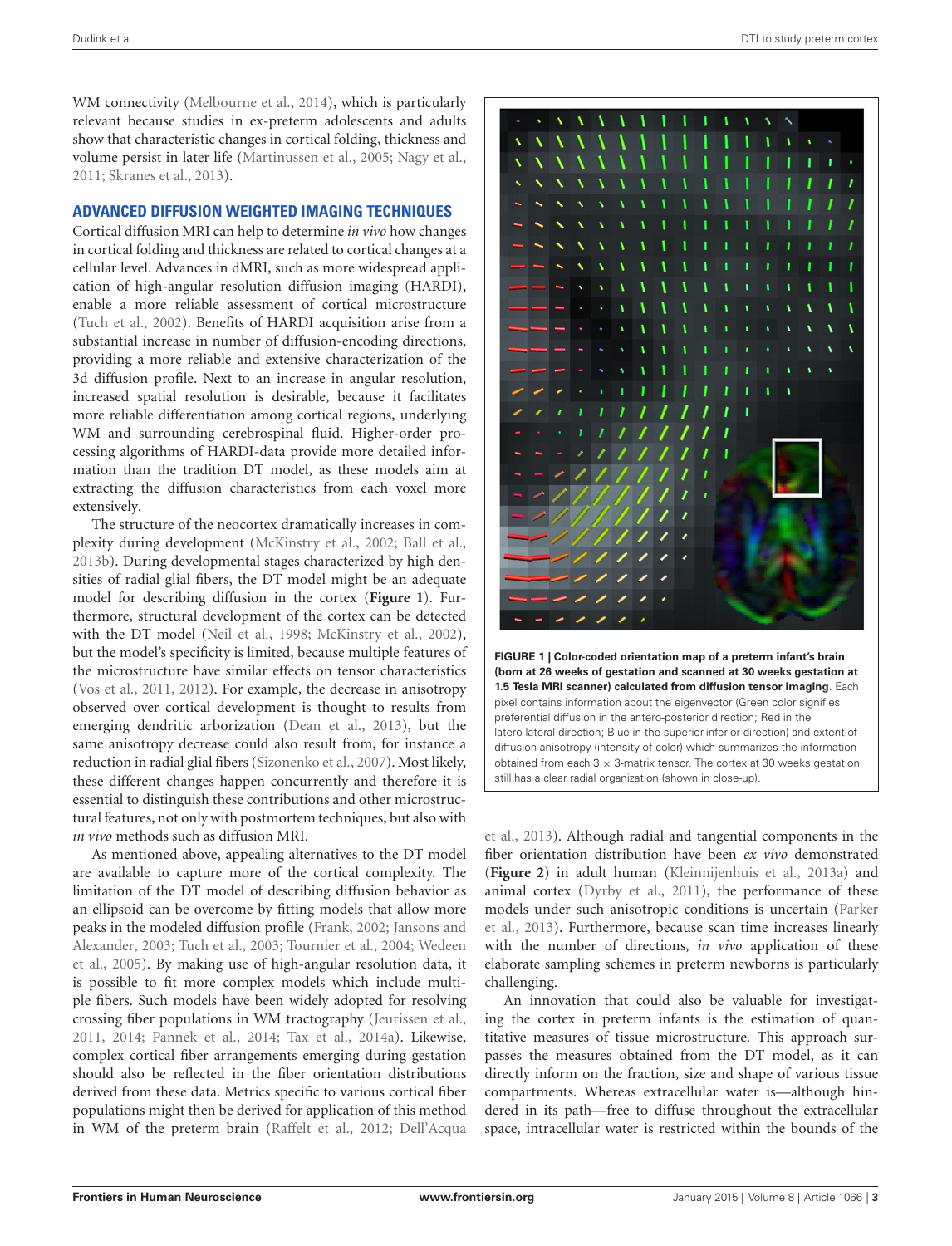

<span id="page-3-0"></span>**FIGURE 2 | (A)** High resolution diffusion-MRI of sub-cortical white matter and cortical gray matter of the adult human primary visual cortex. High angular and spatial resolution data (768 directions at 300 micrometers isotropic resolution) was used to generate orientation distribution functions (ODF's) for each voxel. The spikes of the ODF are color-coded and represent the different directions of orientation within a single voxel. The ODF's in the cortex are mainly orientated perpendicular to the cortical surface, and represent its radial

organization, whereas underlying white matter is arranged corticofugally. **(B)** Close-up of the cortex in a neighboring slice, showing that the ODF's are able to discern different layers of the cortex based on differences in microstructural characteristics between different laminae. The fractional anisotropy image is used as a backdrop image. Greyscale insets represent the anatomical GRE reference images showing cortical layers including the stria of Gennari. Adapted from [Kleinnijenhuis et al.](#page-5-26) [\(2011\)](#page-5-26).

cell. Sensitization to these different water pools is achieved by varying the b-value (or diffusion time), where higher b-values represent to some extent the intracellular signal, increasing the specificity to the tissue structures (e.g., [Assaf and Basser,](#page-4-18) [2005\)](#page-4-18). This simple principle has been used in several investigations of the preterm brain [\(Dudink et al.,](#page-4-19) [2008;](#page-4-19) [Ferizi et al.,](#page-4-20) [2014;](#page-4-20) [Pannek et al.,](#page-5-8) [2014;](#page-5-8) [Riffert et al.,](#page-5-27) [2014\)](#page-5-27). The diffusion kurtosis tensor [\(Jensen et al.,](#page-4-21) [2005\)](#page-4-21) is a somewhat more elaborate model that allows separation of the Gaussian and non-Gaussian contribution to the diffusion attenuation, assumed to represent the extracellular and intracellular spaces. A recent report demonstrates a marked decrease of radial kurtosis in the third trimester [\(Jeon,](#page-4-22) [2014\)](#page-4-22), suggesting that it is a sensitive measure for disruption of radial glial fibers. Although the diffusion kurtosis isolates non-Gaussianity in the signal, it does not inform on the source of this non-Gaussianity. This is particularly relevant for the developing cortex, because non-Gaussianity can also result from fiber dispersion. The biophysical multi-compartment model NODDI [\(Zhang et al.,](#page-6-1) [2012\)](#page-6-1) is able to account for and inform on fiber dispersion, by explicitly including it in the signal model. The main parameters that can be estimated from the NODDI model are intracellular volume fraction and the orientation dispersion index. The first reports applying this model to the preterm brain [\(Eaton-Rosen,](#page-4-23) [2014;](#page-4-23) [Kunz et al.,](#page-5-28) [2014\)](#page-5-28), suggest an increase in orientation dispersion during the third trimester, while the intracellular fiber volume fraction does not change.

## **DATA QUALITY AND PATIENT SAFETY**

Although present-day and future innovations of dMRI offer new ways to increase understanding of disturbed cortical development in preterm infants, obtaining good quality images is particularly challenging in this patient group. For example, higher heartand breathing rates in preterm infants and tendency of head

movement during scanning can easily result in poor data quality, as dMRI sequences are motion-sensitive and artifact-prone. These matters are particularly relevant when studying cortical microstructure using these techniques, as certain types of distortions are more pronounced along the rim of brain tissue [\(Jones](#page-4-24) [and Cercignani,](#page-4-24) [2010\)](#page-4-24). Awareness of acquisition and processing steps determining data quality is therefore essential. To start with, fine-tuning of MR acquisition to the specific characteristic of the preterm brain and infant is desirable. Neonatal scanning hardware, such as neonatal coils, MR-compatible incubators, fixation pillows and noise-reducing earplugs have the potential to increase image quality and patient safety during scanning [\(Pannek et al.,](#page-5-29) [2012\)](#page-5-29). Furthermore, as neonatal dMRI data are highly sensitive to cardiac pulsation artifacts, the introduction of pulse triggering might benefit dMRI data quality considerably [\(Kozák et al.,](#page-5-30) [2013\)](#page-5-30). Still, extensive assessment of data quality is essential to ensure reliability of images. An approach combining visual inspection of raw diffusion data with software-based quality checks seems essential to ensure data reliability, as certain types of artifacts can hardly be seen on the diffusion data themselves [\(Tournier](#page-5-6) [et al.,](#page-5-6) [2011;](#page-5-6) [Heemskerk et al.,](#page-4-25) [2013\)](#page-4-25). Dependent on the extent of quality loss, datasets need to be excluded from analysis or optimized using artifact and motion correction software in order to prevent inclusion of erroneous diffusion metrics in study results [\(Chang et al.,](#page-4-26) [2005;](#page-4-26) [Veraart et al.,](#page-6-8) [2013;](#page-6-8) [Collier et al.,](#page-4-27) [2014;](#page-4-27) [Plaisier et al.,](#page-5-31) [2014;](#page-5-31) [Tax et al.,](#page-5-32) [2014b\)](#page-5-32). This especially holds true for advanced neonatal diffusion MRI sequences, as complex acquisition and processing pipelines are accompanied with many pitfalls [\(Jones and Cercignani,](#page-4-24) [2010;](#page-4-24) [Kersbergen et al.,](#page-4-28) [2014\)](#page-4-28).

## **CONCLUSION**

High resolution dMRI has great potential to improve understanding of cortical neuronal connectivity impairment in children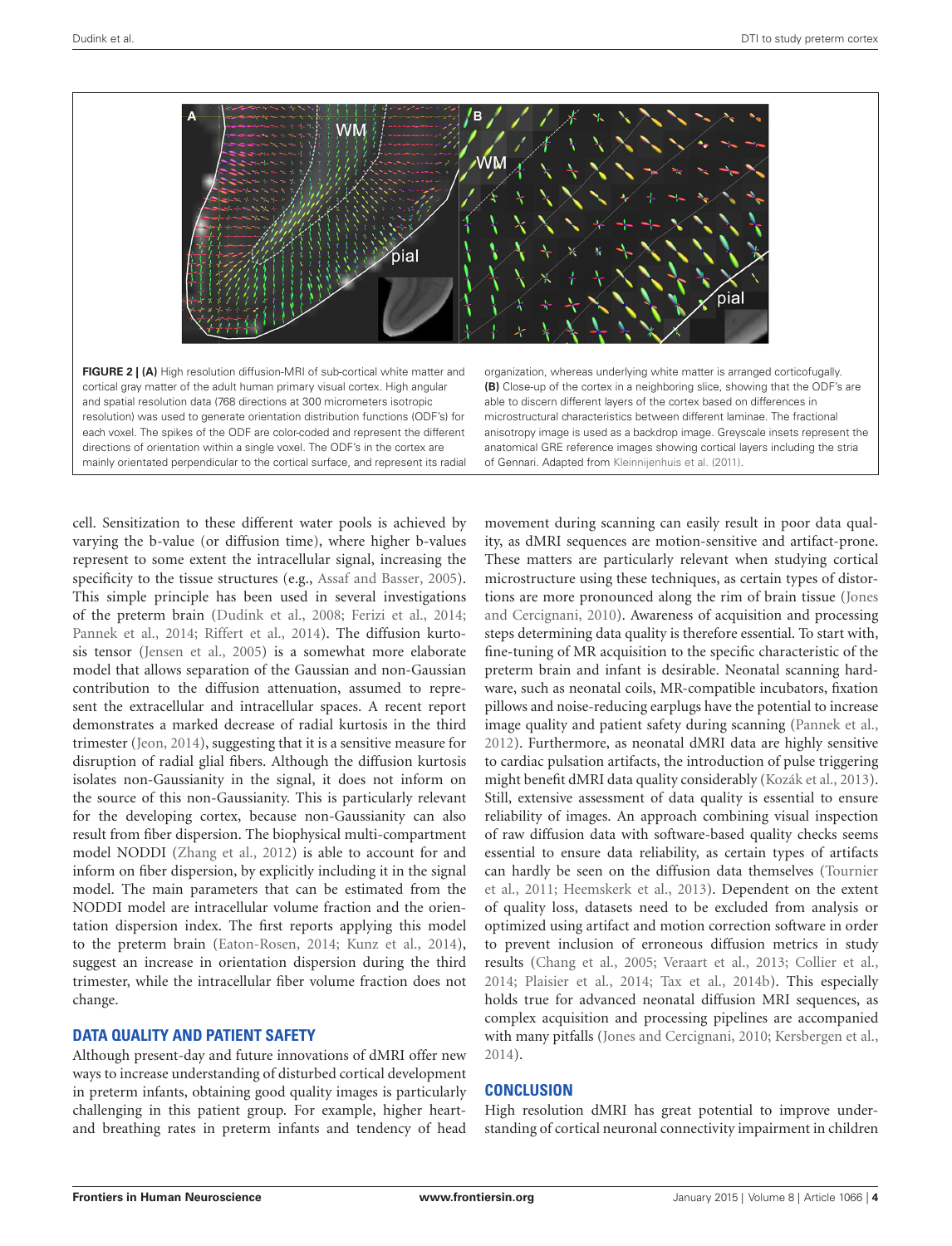born preterm. During the fetal period, axons from and to the cortical plate also start to form, and tends to align in the early phase of development. This radial structure forms the basis for the columnar organization of the fetal cortex [\(Sidman and](#page-5-33) [Rakic,](#page-5-33) [1973;](#page-5-33) [Rakic,](#page-5-34) [2002\)](#page-5-34). As advances in neonatal imaging hardware and software will reduce traditional limitations of dMRI, future neonatal dMRI studies could go as far as study normal and abnormal maturation of columnar organization of our neocortex [\(Mountcastle,](#page-5-35) [1997\)](#page-5-35). Next to that, HARDIbased imaging studies in animals and adults have shown that it is possible to discern different cortical regions based on the unique diffusion-"fingerprint" of different cortical regions. Likely, these advances will eventually result in the development of microstructure-based atlases, which can be used to study developmental patterns and eventual plasticity of individual cortical regions that are defined using microstructure [\(Schnell](#page-5-36) [et al.,](#page-5-36) [2009;](#page-5-36) [Nagy et al.,](#page-5-37) [2013;](#page-5-37) [Wu et al.,](#page-6-9) [2014;](#page-6-9) [Aggarwal et al.,](#page-4-29) [2015\)](#page-4-29). Validation of these new techniques using histology is essential to ensure good correlation between microstructure and imaging.

### **ACKNOWLEDGMENTS**

The research of A. Leemans is supported by VIDI Grant 639.072.411 from the Netherlands Organisation for Scientific Research (NWO). The research of F. E. Hoebeek is supported by ZON-MW TOP-GO (10.066) and NWO-VIDI 864.11.016. The research of K. Pieterman is supported by a KNAW Ter Meulen Grant.

#### **REFERENCES**

- <span id="page-4-29"></span>Aggarwal, M., Nauen, D. W., Troncoso, J. C., and Mori, S. (2015). Probing regionspecific microstructure of human cortical areas using high angular and spatial resolution diffusion MRI. *Neuroimage* 105, 198–207. doi: 10.1016/j.neuroimage. 2014.10.053
- <span id="page-4-4"></span>Andiman, S. E., Haynes, R. L., Trachtenberg, F. L., Billiards, S. S., Folkerth, R. D., Volpe, J. J., et al. (2010). The cerebral cortex overlying periventricular leukomalacia: analysis of pyramidal neurons. *Brain Pathol.* 20, 803–814. doi: 10. 1111/j.1750-3639.2010.00380.x
- <span id="page-4-18"></span>Assaf, Y., and Basser, P. J. (2005). Composite hindered and restricted model of diffusion (CHARMED) MR imaging of the human brain. *Neuroimage* 27, 48– 58. doi: 10.1016/j.neuroimage.2005.03.042
- <span id="page-4-6"></span>Ball, G., Boardman, J. P., Aljabar, P., Pandit, A., Arichi, T., Merchant, N., et al. (2013a). The influence of preterm birth on the developing thalamocortical connectome. *Cortex* 49, 1711–1721. doi: 10.1016/j.cortex.2012.07.006
- <span id="page-4-11"></span>Ball, G., Srinivasan, L., Aljabar, P., Counsell, S. J., Durighel, G., Hajnal, J. V., et al. (2013b). Development of cortical microstructure in the preterm human brain. *Proc. Natl. Acad. Sci. U S A* 110, 9541–9546. doi: 10.1073/pnas.1301652110
- <span id="page-4-10"></span>Basser, P. J., and Jones, D. K. (2002). Diffusion-tensor MRI: theory, experimental design and data analysis—a technical review. *NMR Biomed.* 15, 456–467. doi: 10. 1109/iembs.2002.1106328
- <span id="page-4-1"></span>Basser, P. J., Mattiello, J., and Lebihan, D. (1994). MR diffusion tensor spectroscopy and imaging. *Biophys. J.* 66, 259–267. doi: 10.1016/s0006-3495(94)80775-1
- <span id="page-4-26"></span>Chang, L. C., Jones, D. K., and Pierpaoli, C. (2005). RESTORE: robust estimation of tensors by outlier rejection. *Magn. Reson. Med.* 53, 1088–1095. doi: 10. 1002/mrm.20426
- <span id="page-4-27"></span>Collier, Q., Veraart, J., Jeurissen, B., Den Dekker, A. J., and Sijbers, J. (2014). Iterative reweighted linear least squares for accurate, fast and robust estimation of diffusion magnetic resonance parameters. *Magn. Reson. Med.* doi: 10.1002/mrm. 25351. [Epub ahead of print].
- <span id="page-4-7"></span>Dean, J. M., Mcclendon, E., Hansen, K., Azimi-Zonooz, A., Chen, K., Riddle, A., et al. (2013). Prenatal cerebral ischemia disrupts MRI-defined cortical microstructure through disturbances in neuronal arborization. *Sci. Transl. Med.* 5:168ra167. doi: 10.1126/scitranslmed.3004669
- <span id="page-4-16"></span>Dell'Acqua, F., Simmons, A., Williams, S. C., and Catani, M. (2013). Can spherical deconvolution provide more information than fiber orientations? Hindrance modulated orientational anisotropy, a true-tract specific index to characterize white matter diffusion. *Hum. Brain Mapp.* 34, 2464–2483. doi: 10.1002/hbm. 22080
- <span id="page-4-5"></span>de Oliveira, J. L., Crispin, P., Duarte, E. C., Marloch, G. D., Gargioni, R., Trentin, A. G., et al. (2014). Histopathology of motor cortex in an experimental focal ischemic stroke in mouse model. *J. Chem. Neuroanat.* 57–58, 1–9. doi: 10.1016/j. jchemneu.2014.03.002
- <span id="page-4-19"></span>Dudink, J., Larkman, D. J., Kapellou, O., Boardman, J. P., Allsop, J. M., Cowan, F. M., et al. (2008). High b-value diffusion tensor imaging of the neonatal brain at 3T. *AJNR Am. J. Neuroradiol.* 29, 1966–1972. doi: 10.3174/ajnr.a1241
- <span id="page-4-17"></span>Dyrby, T. B., Baaré, W. F., Alexander, D. C., Jelsing, J., Garde, E., and Søgaard, L. V. (2011). An ex vivo imaging pipeline for producing high-quality and highresolution diffusion-weighted imaging datasets. *Hum. Brain Mapp.* 32, 544–563. doi: 10.1002/hbm.21043
- <span id="page-4-23"></span>Eaton-Rosen, Z. (2014). "Cortical maturation in the preterm period revealed using a multi-component diffusion-weighted MR model," in *Proceedings of the International Society for Magnetic Resonance in Medice*, 0080.
- <span id="page-4-20"></span>Ferizi, U., Schneider, T., Panagiotaki, E., Nedjati-Gilani, G., Zhang, H., Wheeler-Kingshott, C. A., et al. (2014). A ranking of diffusion MRI compartment models with in vivo human brain data. *Magn. Reson. Med.* 72, 1785–1792. doi: 10. 1002/mrm.25080
- <span id="page-4-12"></span>Frank, L. R. (2002). Characterization of anisotropy in high angular resolution diffusion-weighted MRI. *Magn. Reson. Med.* 47, 1083–1099. doi: 10.1002/mrm. 10156
- <span id="page-4-9"></span>Gao, Y. R., Choe, A. S., Stepniewska, I., Li, X., Avison, M. J., and Anderson, A. W. (2013). Validation of DTI tractography-based measures of primary motor area connectivity in the squirrel monkey brain. *Plos One* 8:e75065. doi: 10. 1371/journal.pone.0075065
- <span id="page-4-0"></span>Govaert, P., Lequin, M., Korsten, A., Swarte, R., Kroon, A., and Barkovich, A. J. (2006). Postnatal onset cortical dysplasia associated with infarction of white matter. *Brain Res.* 1121, 250–255. doi: 10.1016/j.brainres.2006.08.093
- <span id="page-4-25"></span>Heemskerk, A. M., Leemans, A., Plaisier, A., Pieterman, K., Lequin, M. H., and Dudink, J. (2013). Acquisition guidelines and quality assessment tools for analyzing neonatal diffusion tensor MRI data. *AJNR Am. J. Neuroradiol.* 34, 1496–1505. doi: 10.3174/ajnr.a3465
- <span id="page-4-8"></span>Hulst, H. E., and Geurts, J. J. G. (2011). Gray matter imaging in multiple sclerosis: what have we learned? *BMC Neurol.* 11:153. doi: 10.1186/1471-2377-11-153
- <span id="page-4-13"></span>Jansons, K. M., and Alexander, D. C. (2003). Persistent angular structure: new insights from diffusion MRI data. Dummy version. *Inf. Process. Med. Imaging.* 18, 672–683. doi: 10.1007/978-3-540-45087-0\_56
- <span id="page-4-21"></span>Jensen, J. H., Helpern, J. A., Ramani, A., Lu, H., and Kaczynski, K. (2005). Diffusional kurtosis imaging: the quantification of non-gaussian water diffusion by means of magnetic resonance imaging. *Magn. Reson. Med.* 53, 1432–1440. doi: 10.1002/mrm.20508
- <span id="page-4-22"></span>Jeon, T. (2014). "Microstructural development of human brain cerebral cortex from early 3rd trimester to around the birth with diffusion kurtosis imaging," in *Proceedings of the International Society for Magnetic Resonance in Medice*, 1742.
- <span id="page-4-14"></span>Jeurissen, B., Leemans, A., Jones, D. K., Tournier, J. D., and Sijbers, J. (2011). Probabilistic fiber tracking using the residual bootstrap with constrained spherical deconvolution. *Hum. Brain Mapp.* 32, 461–479. doi: 10.1002/hbm.21032
- <span id="page-4-3"></span>Jeurissen, B., Leemans, A., Tournier, J. D., Jones, D. K., and Sijbers, J. (2013). Investigating the prevalence of complex fiber configurations in white matter tissue with diffusion magnetic resonance imaging. *Hum. Brain Mapp.* 34, 2747– 2766. doi: 10.1002/hbm.22099
- <span id="page-4-15"></span>Jeurissen, B., Tournier, J. D., Dhollander, T., Connelly, A., and Sijbers, J. (2014). Multi-tissue constrained spherical deconvolution for improved analysis of multi-shell diffusion MRI data. *Neuroimage* 103, 411–426. doi: 10.1016/j. neuroimage.2014.07.061
- <span id="page-4-24"></span>Jones, D. K., and Cercignani, M. (2010). Twenty-five pitfalls in the analysis of diffusion MRI data. *NMR Biomed.* 23, 803–820. doi: 10.1002/nbm.1543
- <span id="page-4-2"></span>Jones, D. K., and Leemans, A. (2011). Diffusion tensor imaging. *Methods Mol. Biol.* 711, 127–144. doi: 10.1007/978-1-61737-992-5\_6
- <span id="page-4-28"></span>Kersbergen, K. J., Leemans, A., Groenendaal, F., Van Der Aa, N. E., Viergever, M. A., De Vries, L. S., et al. (2014). Microstructural brain development between 30 and 40 weeks corrected age in a longitudinal cohort of extremely preterm infants. *Neuroimage* 103C, 214–224. doi: 10.1016/j.neuroimage.2014.09.039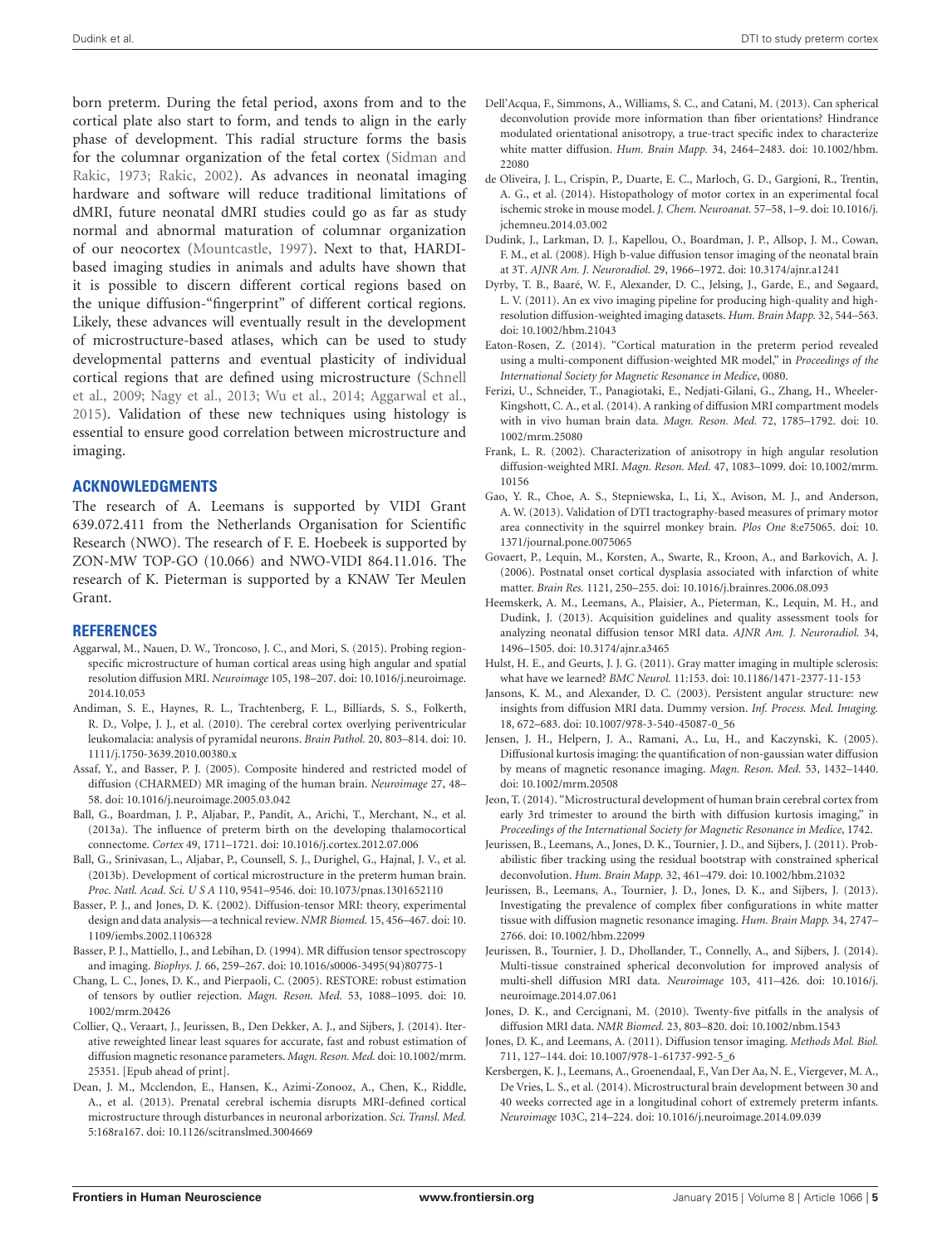- <span id="page-5-26"></span>Kleinnijenhuis, M., Barth, M., Zerbi, V., Sikma, K.-J., Küsters, B., Slump, C. H., et al. (2011). "Layer-specific diffusion weighted imaging in human primary visual cortex *in vitro*," in *Organization for Human Brain Mapping* (Quebec City, Canada), 2509.
- <span id="page-5-24"></span>Kleinnijenhuis, M., Zerbi, V., Küsters, B., Slump, C. H., Barth, M., and Van Cappellen Van Walsum, A. M. (2013a). Layer-specific diffusion weighted imaging in human primary visual cortex in vitro. *Cortex* 49, 2569–2582. doi: 10. 1016/j.cortex.2012.11.015
- <span id="page-5-10"></span>Kleinnijenhuis, M., Zhang, H., Wiedermann, D., Küsters, B., Norris, D. G., and Van Cappellen Van Walsum, A.-M. (2013b). "Detailed laminar characteristics of the human neocortex revealed by NODDI and histology," in *Organization for Human Brain Mapping* (Seattle, WA), 3815.
- <span id="page-5-11"></span>Kolasinski, J., Stagg, C. J., Chance, S. A., Deluca, G. C., Esiri, M. M., Chang, E. H., et al. (2012). A combined post-mortem magnetic resonance imaging and quantitative histological study of multiple sclerosis pathology. *Brain* 135, 2938– 2951. doi: 10.1093/brain/aws242
- <span id="page-5-30"></span>Kozák, L. R., Dávid, S., Rudas, G., Vidnyánszky, Z., Leemans, A., and Nagy, Z. (2013). Investigating the need of triggering the acquisition for infant diffusion MRI: a quantitative study including bootstrap statistics. *Neuroimage* 69, 198– 205. doi: 10.1016/j.neuroimage.2012.11.063
- <span id="page-5-28"></span>Kunz, N., Zhang, H., Vasung, L., O'brien, K. R., Assaf, Y., Lazeyras, F., et al. (2014). Assessing white matter microstructure of the newborn with multi-shell diffusion MRI and biophysical compartment models. *Neuroimage* 96, 288–299. doi: 10. 1016/j.neuroimage.2014.03.057
- <span id="page-5-12"></span>Leigland, L. A., Budde, M. D., Cornea, A., and Kroenke, C. D. (2013). Diffusion MRI of the developing cerebral cortical gray matter can be used to detect abnormalities in tissue microstructure associated with fetal ethanol exposure. *Neuroimage* 83, 1081–1087. doi: 10.1016/j.neuroimage.2013. 07.068
- <span id="page-5-7"></span>Martinussen, M., Fischl, B., Larsson, H. B., Skranes, J., Kulseng, S., Vangberg, T. R., et al. (2005). Cerebral cortex thickness in 15-year-old adolescents with low birth weight measured by an automated MRI-based method. *Brain* 128, 2588–2596. doi: 10.1093/brain/awh610
- <span id="page-5-20"></span>McKinstry, R. C., Mathur, A., Miller, J. H., Ozcan, A., Snyder, A. Z., Schefft, G. L., et al. (2002). Radial organization of developing preterm human cerebral cortex revealed by non-invasive water diffusion anisotropy MRI. *Cereb. Cortex* 12, 1237–1243. doi: 10.1093/cercor/12.12.1237
- <span id="page-5-16"></span>Melbourne, A., Kendall, G. S., Cardoso, M. J., Gunny, R., Robertson, N. J., Marlow, N., et al. (2014). Preterm birth affects the developmental synergy between cortical folding and cortical connectivity observed on multimodal MRI. *Neuroimage* 89, 23–34. doi: 10.1016/j.neuroimage.2013.11.048
- <span id="page-5-9"></span>Ment, L. R., Hirtz, D., and Huppi, P. S. (2009). Imaging biomarkers of outcome in the developing preterm brain. *Lancet Neurol.* 8, 1042–1055. doi: 10.1016/s1474- 4422(09)70257-1
- <span id="page-5-13"></span>Mori, S., and Van Zijl, P. C. (2002). Fiber tracking: principles and strategiestechnical review. *NMR Biomed.* 15, 468–480. doi: 10.1002/nbm.781
- <span id="page-5-35"></span>Mountcastle, V. B. (1997). The columnar organization of the neocortex. *Brain* 120(Pt. 4), 701–722. doi: 10.1093/brain/120.4.701
- <span id="page-5-37"></span>Nagy, Z., Alexander, D. C., Thomas, D. L., Weiskopf, N., and Sereno, M. I. (2013). Using high angular resolution diffusion imaging data to discriminate cortical regions. *PLoS One* 8:e63842. doi: 10.1371/journal.pone.0063842
- <span id="page-5-17"></span>Nagy, Z., Lagercrantz, H., and Hutton, C. (2011). Effects of preterm birth on cortical thickness measured in adolescence. *Cereb. Cortex* 21, 300–306. doi: 10. 1093/cercor/bhq095
- <span id="page-5-21"></span>Neil, J. J., Shiran, S. I., McKinstry, R. C., Schefft, G. L., Snyder, A. Z., Almli, C. R., et al. (1998). Normal brain in human newborns: apparent diffusion coefficient and diffusion anisotropy measured by using diffusion tensor MR imaging. *Radiology* 209, 57–66. doi: 10.1148/radiology.209.1.9769812
- <span id="page-5-4"></span>Okabayashi, S., Uchida, K., Nakayama, H., Ohno, C., Hanari, K., Goto, I., et al. (2011). Periventricular leucomalacia (PVL)-like lesions in two neonatal cynomolgus monkeys (Macaca fascicularis). *J. Comp. Pathol.* 144, 204–211. doi: 10.1016/j.jcpa.2010.06.006
- <span id="page-5-29"></span>Pannek, K., Guzzetta, A., Colditz, P. B., and Rose, S. E. (2012). Diffusion MRI of the neonate brain: acquisition, processing and analysis techniques. *Pediatr. Radiol.* 42, 1169–1182. doi: 10.1007/s00247-012-2427-x
- <span id="page-5-8"></span>Pannek, K., Scheck, S. M., Colditz, P. B., Boyd, R. N., and Rose, S. E. (2014). Magnetic resonance diffusion tractography of the preterm infant brain: a systematic review. *Dev. Med. Child Neurol.* 56, 113–124. doi: 10.1111/dmcn.12250
- <span id="page-5-25"></span>Parker, G. D., Marshall, D., Rosin, P. L., Drage, N., Richmond, S., and Jones, D. K. (2013). A pitfall in the reconstruction of fibre ODFs using spherical deconvolution of diffusion MRI data. *Neuroimage* 65, 433–448. doi: 10.1016/j. neuroimage.2012.10.022
- <span id="page-5-14"></span>Phillips, J. P., Montague, E. Q., Aragon, M., Lowe, J. R., Schrader, R. M., Ohls, R. K., et al. (2011). Prematurity affects cortical maturation in early childhood. *Pediatr. Neurol.* 45, 213–219. doi: 10.1016/j.pediatrneurol.2011.06.001
- <span id="page-5-2"></span>Pierson, C. R., Folkerth, R. D., Billiards, S. S., Trachtenberg, F. L., Drinkwater, M. E., Volpe, J. J., et al. (2007). Gray matter injury associated with periventricular leukomalacia in the premature infant. *Acta Neuropathol.* 114, 619–631. doi: 10. 1007/s00401-007-0295-5
- <span id="page-5-31"></span>Plaisier, A., Pieterman, K., Lequin, M. H., Govaert, P., Heemskerk, A. M., Reiss, I. K., et al. (2014). Choice of diffusion tensor estimation approach affects fiber tractography of the fornix in preterm brain. *AJNR Am. J. Neuroradiol.* 35, 1219– 1225. doi: 10.3174/ajnr.A3830
- <span id="page-5-23"></span>Raffelt, D., Tournier, J. D., Rose, S., Ridgway, G. R., Henderson, R., Crozier, S., et al. (2012). Apparent fibre density: a novel measure for the analysis of diffusion-weighted magnetic resonance images. *Neuroimage* 59, 3976–3994. doi: 10.1016/j.neuroimage.2011.10.045
- <span id="page-5-34"></span>Rakic, P. (2002). Evolving concepts of cortical radial and areal specification. *Prog. Brain Res.* 136, 265–280. doi: 10.1016/s0079-6123(02)36023-0
- <span id="page-5-15"></span>Rathbone, R., Counsell, S. J., Kapellou, O., Dyet, L., Kennea, N., Hajnal, J., et al. (2011). Perinatal cortical growth and childhood neurocognitive abilities. *Neurology* 77, 1510–1517. doi: 10.1212/WNL.0b013e318233b215
- <span id="page-5-27"></span>Riffert, T. W., Schreiber, J., Anwander, A., and Knösche, T. R. (2014). Beyond fractional anisotropy: extraction of bundle-specific structural metrics from crossing fiber models. *Neuroimage* 100, 176–191. doi: 10.1016/j.neuroimage. 2014.06.015
- <span id="page-5-0"></span>Saigal, S., and Doyle, L. W. (2008). An overview of mortality and sequelae of preterm birth from infancy to adulthood. *Lancet* 371, 261–269. doi: 10. 1016/s0140-6736(08)60136-1
- <span id="page-5-1"></span>Salmaso, N., Jablonska, B., Scafidi, J., Vaccarino, F. M., and Gallo, V. (2014). Neurobiology of premature brain injury. *Nat. Neurosci.* 17, 341–346. doi: 10. 1038/nn.3604
- <span id="page-5-36"></span>Schnell, S., Saur, D., Kreher, B. W., Hennig, J., Burkhardt, H., and Kiselev, V. G. (2009). Fully automated classification of HARDI in vivo data using a support vector machine. *Neuroimage* 46, 642–651. doi: 10.1016/j.neuroimage.2009. 03.003
- <span id="page-5-33"></span>Sidman, R. L., and Rakic, P. (1973). Neuronal migration, with special reference to developing human brain: a review. *Brain Res.* 62, 1–35. doi: 10.1016/0006- 8993(73)90617-3
- <span id="page-5-3"></span>Sizonenko, S. V., Camm, E. J., Garbow, J. R., Maier, S. E., Inder, T. E., Williams, C. E., et al. (2007). Developmental changes and injury induced disruption of the radial organization of the cortex in the immature rat brain revealed by in vivo diffusion tensor MRI. *Cereb. Cortex* 17, 2609–2617. doi: 10.1093/cercor/ bhl168
- <span id="page-5-18"></span>Skranes, J., Løhaugen, G. C., Martinussen, M., Håberg, A., Brubakk, A. M., and Dale, A. M. (2013). Cortical surface area and IQ in very-low-birthweight (VLBW) young adults. *Cortex* 49, 2264–2271. doi: 10.1016/j.cortex. 2013.06.001
- <span id="page-5-22"></span>Tax, C. M., Jeurissen, B., Vos, S. B., Viergever, M. A., and Leemans, A. (2014a). Recursive calibration of the fiber response function for spherical deconvolution of diffusion MRI data. *Neuroimage* 86, 67–80. doi: 10.1016/j.neuroimage.2013. 07.067
- <span id="page-5-32"></span>Tax, C. M., Otte, W. M., Viergever, M. A., Dijkhuizen, R. M., and Leemans, A. (2014b). REKINDLE: Robust extraction of kurtosis INDices with linear estimation. *Magn. Reson. Med.* doi: 10.1002/mrm.25165. [Epub ahead of print].
- <span id="page-5-5"></span>Tournier, J. D., Calamante, F., Gadian, D. G., and Connelly, A. (2004). Direct estimation of the fiber orientation density function from diffusion-weighted MRI data using spherical deconvolution. *Neuroimage* 23, 1176–1185. doi: 10. 1016/j.neuroimage.2004.07.037
- <span id="page-5-6"></span>Tournier, J. D., Mori, S., and Leemans, A. (2011). Diffusion tensor imaging and beyond. *Magn. Reson. Med.* 65, 1532–1556. doi: 10.1002/mrm.22924
- <span id="page-5-19"></span>Tuch, D. S., Reese, T. G., Wiegell, M. R., Makris, N., Belliveau, J. W., and Wedeen, V. J. (2002). High angular resolution diffusion imaging reveals intravoxel white matter fiber heterogeneity. *Magn. Reson. Med.* 48, 577–582. doi: 10.1002/mrm. 10268